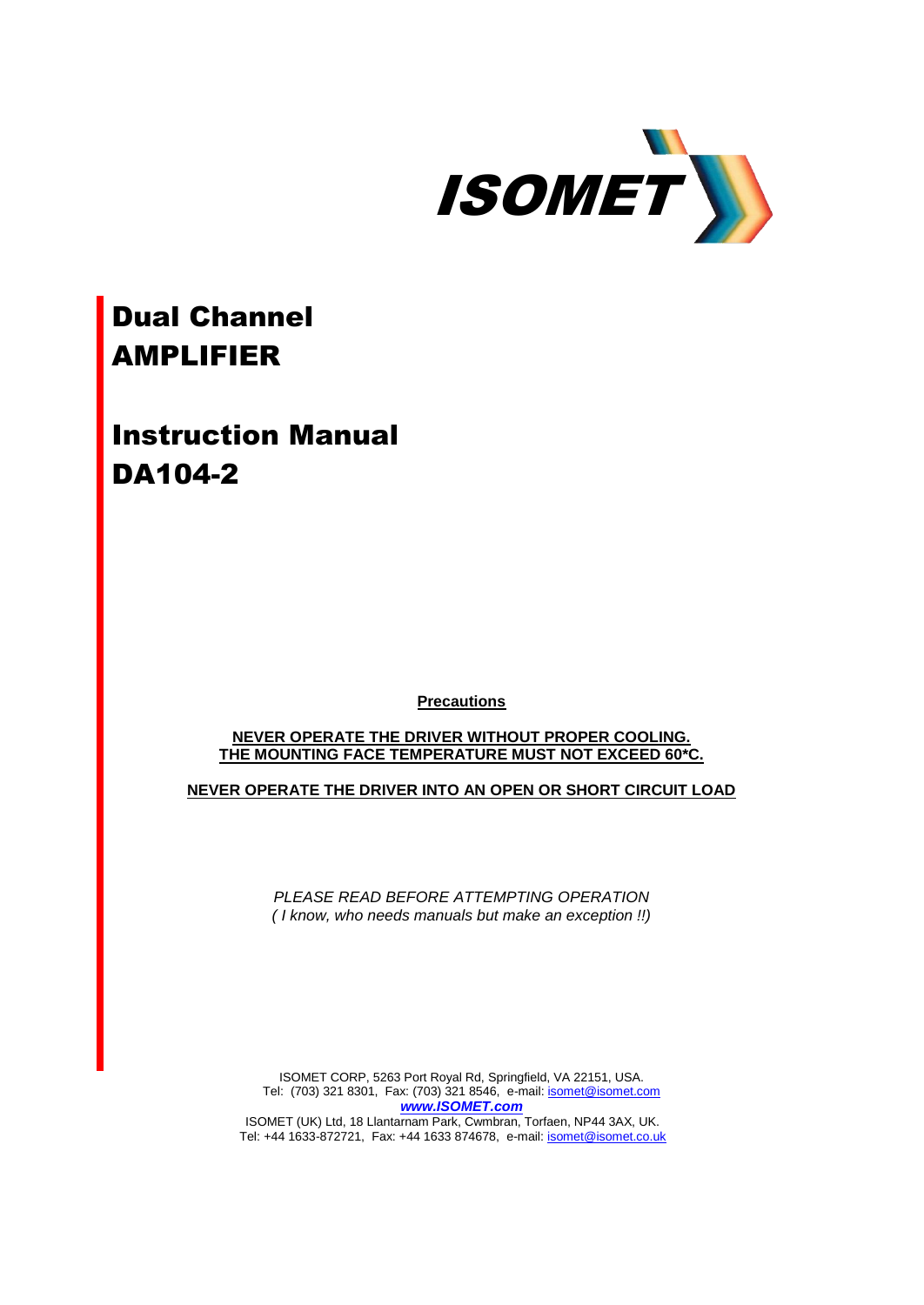

## 1. GENERAL

The DA104-2 Modulator/Deflector Driver, figure 1, is a modular, dual independent output RF power amplifier specifically designed to operate with Isomet acousto-optic devices such as the LS110A. The driver accepts two frequency inputs in the order of -6dBm (e.g. from the Isomet iDDS-2 series frequency synthesizer) and provides dual phase delayed RF outputs suitable for beam steered acousto-optic deflectors. A summary of the DA104-2 driver specification is shown in the following table:

| Model               | Use with      | <b>Frequency Range</b> | <b>Output Power</b>  |
|---------------------|---------------|------------------------|----------------------|
| D <sub>104</sub> -2 | <b>LS110A</b> | 75 - 125MHz (Nominal)  | > 1.0 Watt / channel |

Figure 2 is a block diagram of the D104-2 Driver. Any phase delay or shift between the outputs is defined by the phase delay between the frequency inputs only. This value can be defined and controlled using the iDDS-2 series synthesizer as the input source. A low level output signal at the operating frequency is provided for monitoring or feedback purposes.

The input signals are amplified to a preset level in the power amplifier stages. The output hybrid amplifiers are designed to operate at full rated power into a 50\* load with 100% duty cycle. The output power level is set by the power adjust potentiometer at the output of the diode ring modulator.

Conduction cooling of the driver from the mounting face to a heatsink or forced-air convection cooling is mandatory. The mounting face temperature must not exceed 60°C. Serious damage to the amplifier may also result if the RF output connector is operated open-circuited or short-circuited.

A low impedance source of d-c power is required for operation of the D104-2 Driver. The required voltage is +24VDC at a current drain of 800 mA. The external power source should be regulated to ± 2% and the power supply ripple voltage should be less than 200mV for best results.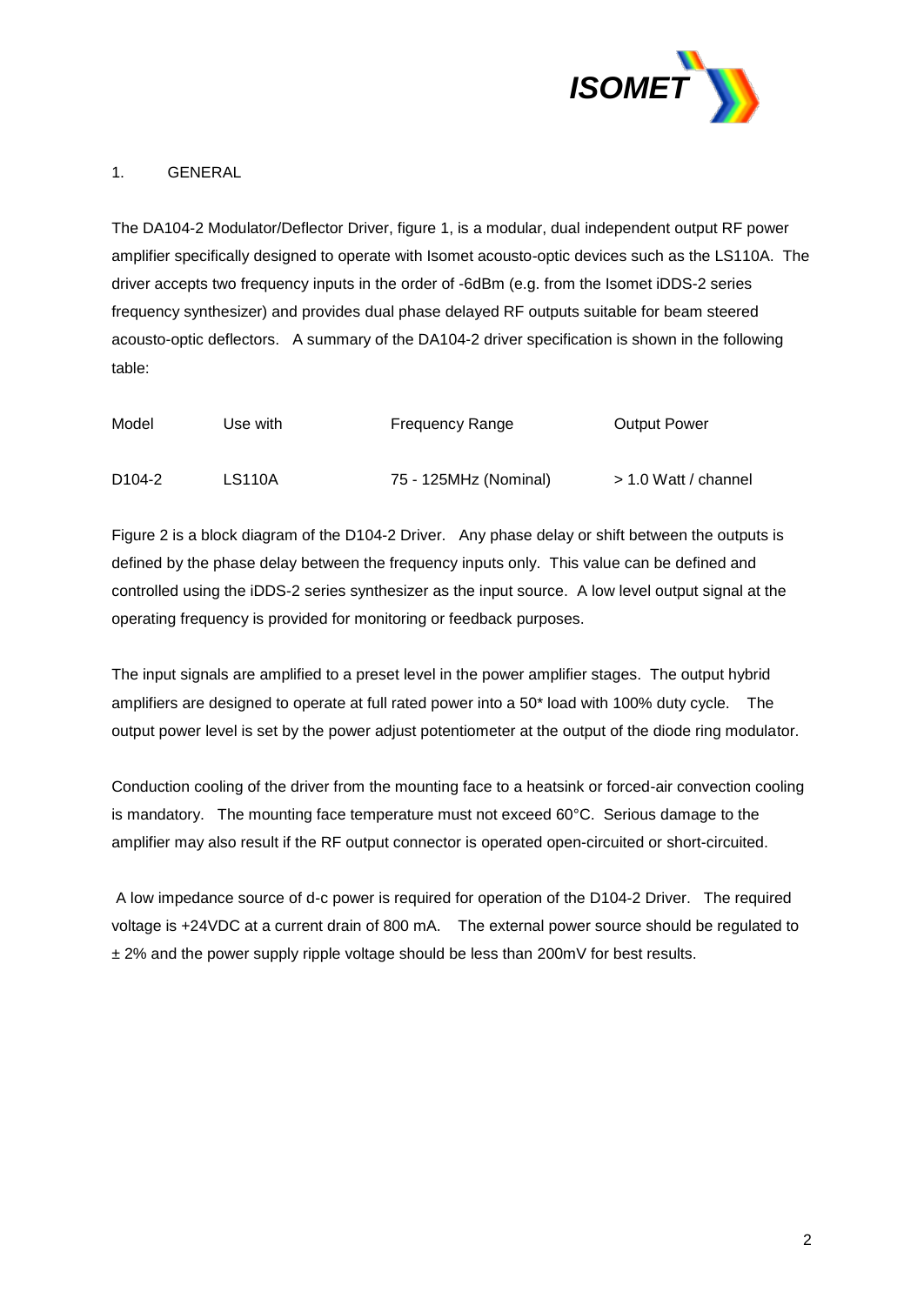

## 2. SPECIFICATIONS

| Amplifier Type:         | <b>Broadband Class A</b>   |
|-------------------------|----------------------------|
| <b>Output RF Power:</b> | > 1.6 Watt per channel     |
| Output Impedance:       | 50* nominal                |
| Load VSWR:              | $<$ 2.5:1 for best results |

# Output RF Power Variation vs.Frequency  $< 1$  dB Spurious Outputs: Harmonics > 25dB below fundamental Frequency Input Level -6dBm Specified 0 dBm Maximum Frequency Range: 20 to 200 MHz Maximum 75 to 125MHz Specified Input Impedance: 50 ohm source DC Power Input:  $+24VDC$  at 800 mA regulated to \* 0.25% Temperature Range: 0\*C to 60\*C ambient, temperature at mounting face must not exceed 70\*C Mounting Orientation: Any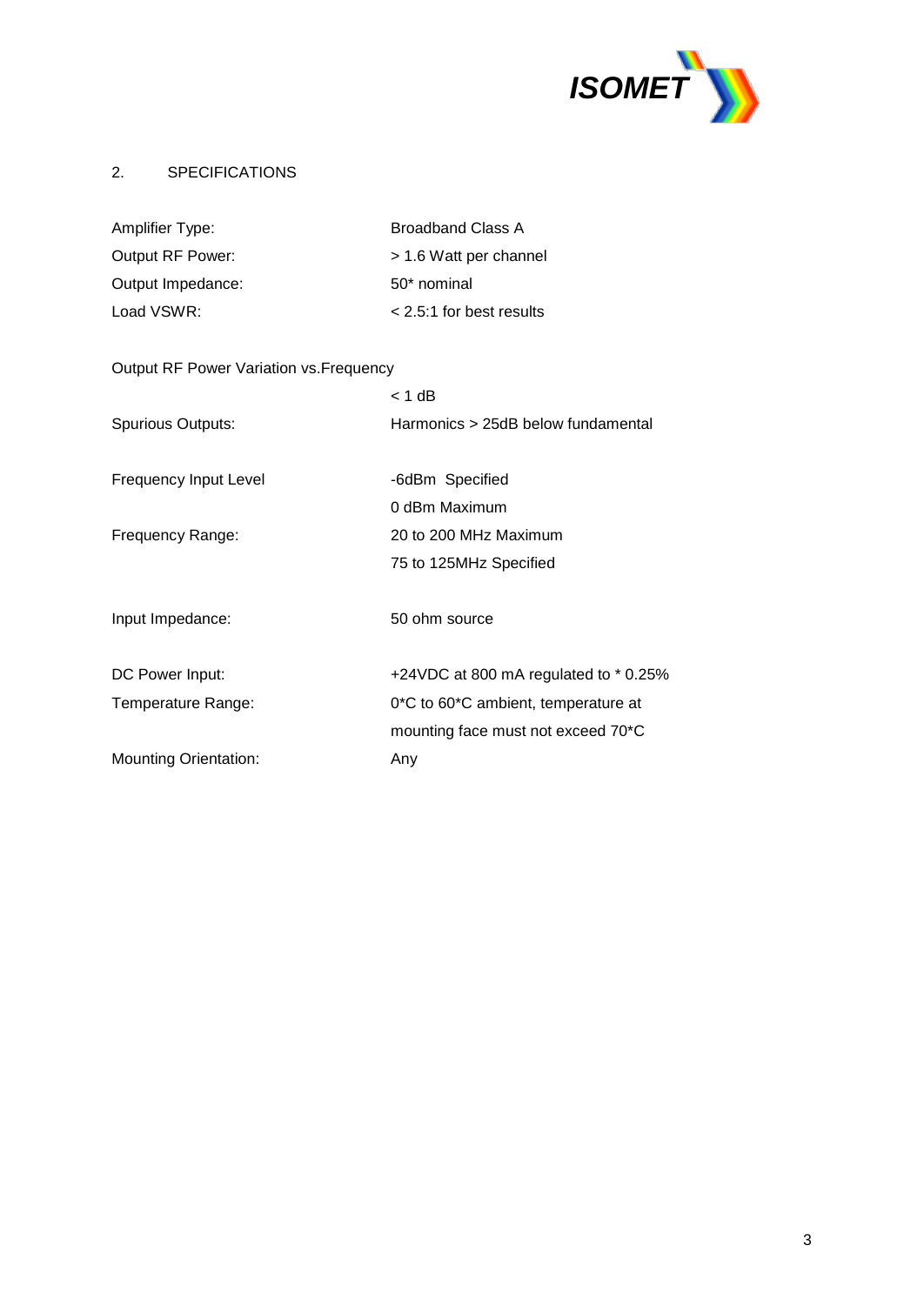

## 3. THEORY OF OPERATION

Figures 4 and 5 illustrate the key operating parameters. Further explanation is given in the accompanying application notes 'Acousto Optic Deflectors'.

## 4. INSTALLATION AND ADJUSTMENT

a. Install the D104-2 Driver on a heat sink as shown in Figure 1. Use heat conducting compound between the Driver mounting face and the heat sink.

b. With no d-c power applied, connect the + 24Vdc line to the 2-pin DC connector as shown in Figure 1. DO NOT APPLY POWER UNTIL THE LOAD IS CONNECTED.

- c. Connect a suitable frequency source to the frequency input 'IN1' ( e.g. from the Isomet iDDS-2 series)
- d. Connect a suitable frequency source to the frequency input 'IN2' ( e.g. from the Isomet iDDS-2 series)
- e. Connect the AO input or suitable 50ohm load to the output 'X1'
- f. Connect the AO input or suitable 50ohm load to the output 'X2'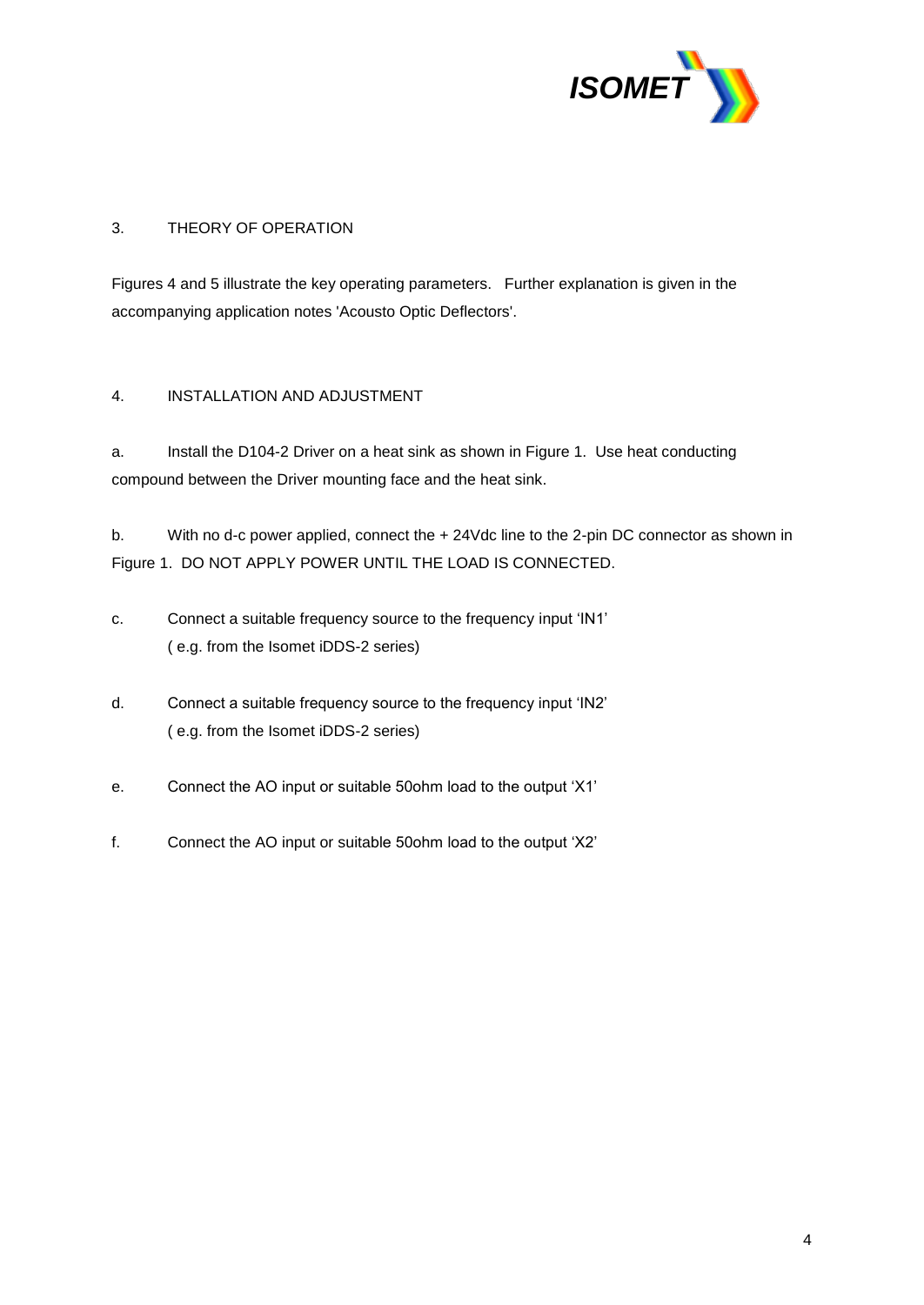

## 4.1 GENERAL ACOUSTO OPTIC ALIGNMENT

Apply approximately half the required RF power (say 0.2 - 0.4W) at the centre frequency. Rotate the AO device slightly until deflection of the light beam occurs. The deflection will occur in the horizontal plane. Select the diffraction spot next to the undiffracted beam and monitor the light intensity by using either a photodetector or a light power meter. Re-adjust the Bragg angle for maximum deflected light intensity. Fine tuning of the incident light beam position may be necessary for optimum results.

Adjust RF power level carefully for the desired efficiency at the minimum RF power necessary. Do NOT exceed the RF power level at which maximum efficiency is achieved (Psat). Over driving the AO deflector will reduce efficiency and may result in serious damage to the AO crystal.

#### **Optimizing Efficiency**.

RF Power

Do not apply excessive RF power. This can reduce scan efficiency and degrade flatness

Start Frequency.

Adjust the frequency start +/-15% about the nominal value This can help to improve the flatness over the desired scan bandwidth.

• Polarization. See AO deflector requirements.

e.g. the LS110 series AO deflectors require circular polarized input.

A quarter waveplate is factory fitted to the LS110 to transform linear into the circular polarization. To align and adjust this polarizer, locate the hole(s) around the quarter wave ring holder. Place a small Allen key or screw driver into the hole and use a lever to rotate the ring clockwise or counter clockwise. See illustration below. (The ring is a friction fit in the AOD cover secured by a circlip)

Carefully rotate to maximize the diffraction efficiency

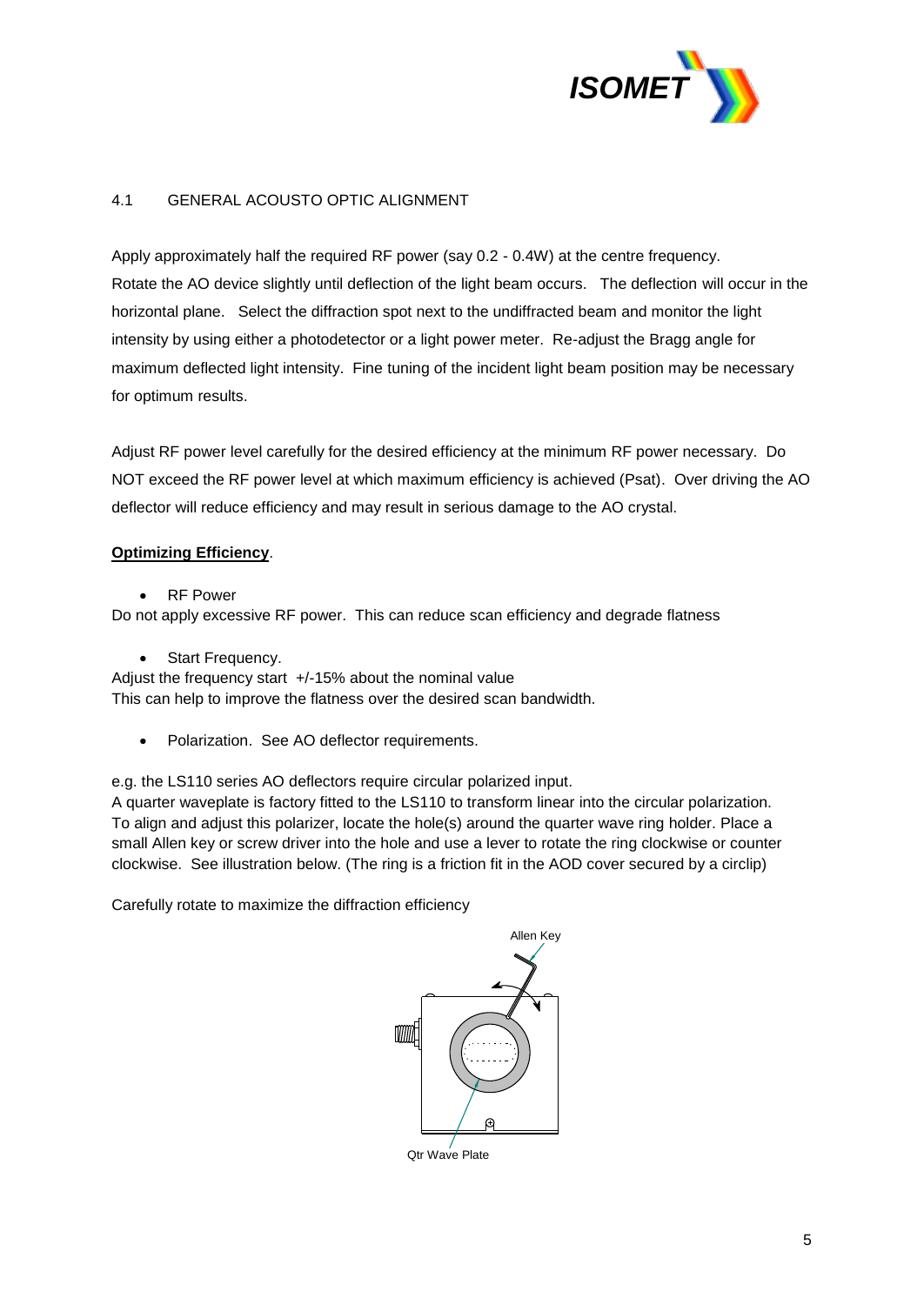

#### 5. THERMAL EFFECTS

We must consider the thermal effects of this device - both due to optical and acoustic absorption. The majority of heat is generated by RF drive power. As the temperature of the material increases beyond the recommended level, undesired refractive index changes will occur in the material. This results in beam distortion. Ultimately, the crystal will crack due to thermal stresses, if excessive RF power is applied. (>3.0W for a typical visible AO deflector).

#### 6. MAINTENANCE

## 6.1 Cleaning (AO device)

It is of utmost importance that the optical apertures of the deflector optical head be kept clean and free of contamination. When the device is not in use, the apertures may be protected by a covering of masking tape. When in use, frequently clean the apertures with a pressurized jet of filtered, dry air.

It will probably be necessary in time to wipe the coated window surfaces of atmospherically deposited films. Although the coatings are hard and durable, care must be taken to avoid gouging of the surface and residue of the cleaning solution. It is suggested that the coatings be wiped with a soft ball of brushed (short fibres removed) cotton, slightly moistened with clean alcohol. Before the alcohol has had time to dry on the surface, wipe again with dry cotton in a smooth, continuous stroke. Examine the surface for residue and, if necessary, repeat the cleaning.

#### 6.2 Troubleshooting

No troubleshooting procedures are proposed other than a check of alignment and operating procedure. If difficulties arise, take note of the symptoms and contact the manufacturer.

#### 6.3 Repairs

In the event of deflector malfunction, discontinue operation and immediately contact the manufacturer or his representative. Due to the high sensitive of tuning procedures and the possible damage, which may result, no user repairs are allowed. Evidence that an attempt has been made to open the optical head will void the manufacturer's warranty.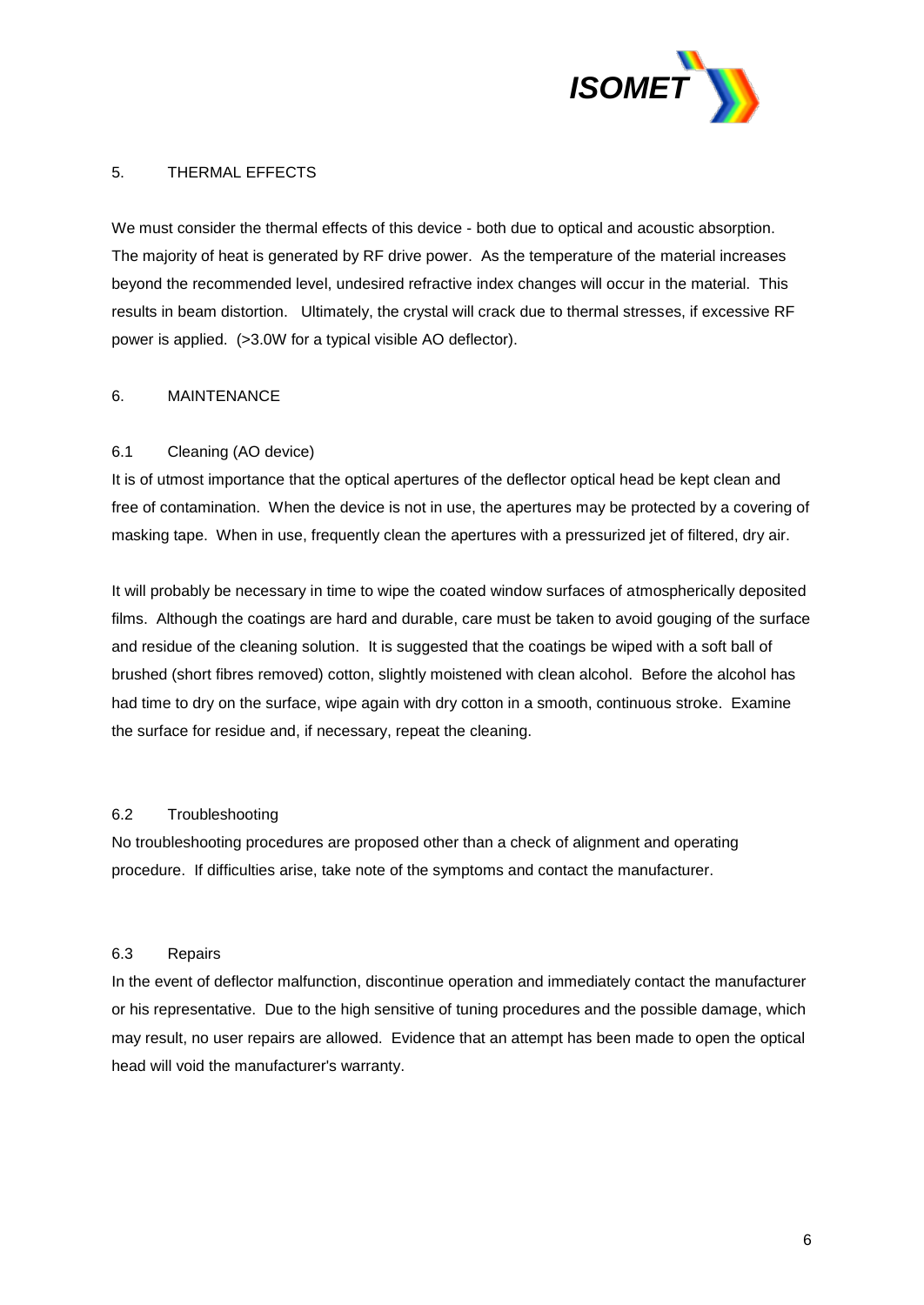



Figure 1, DA104-2 driver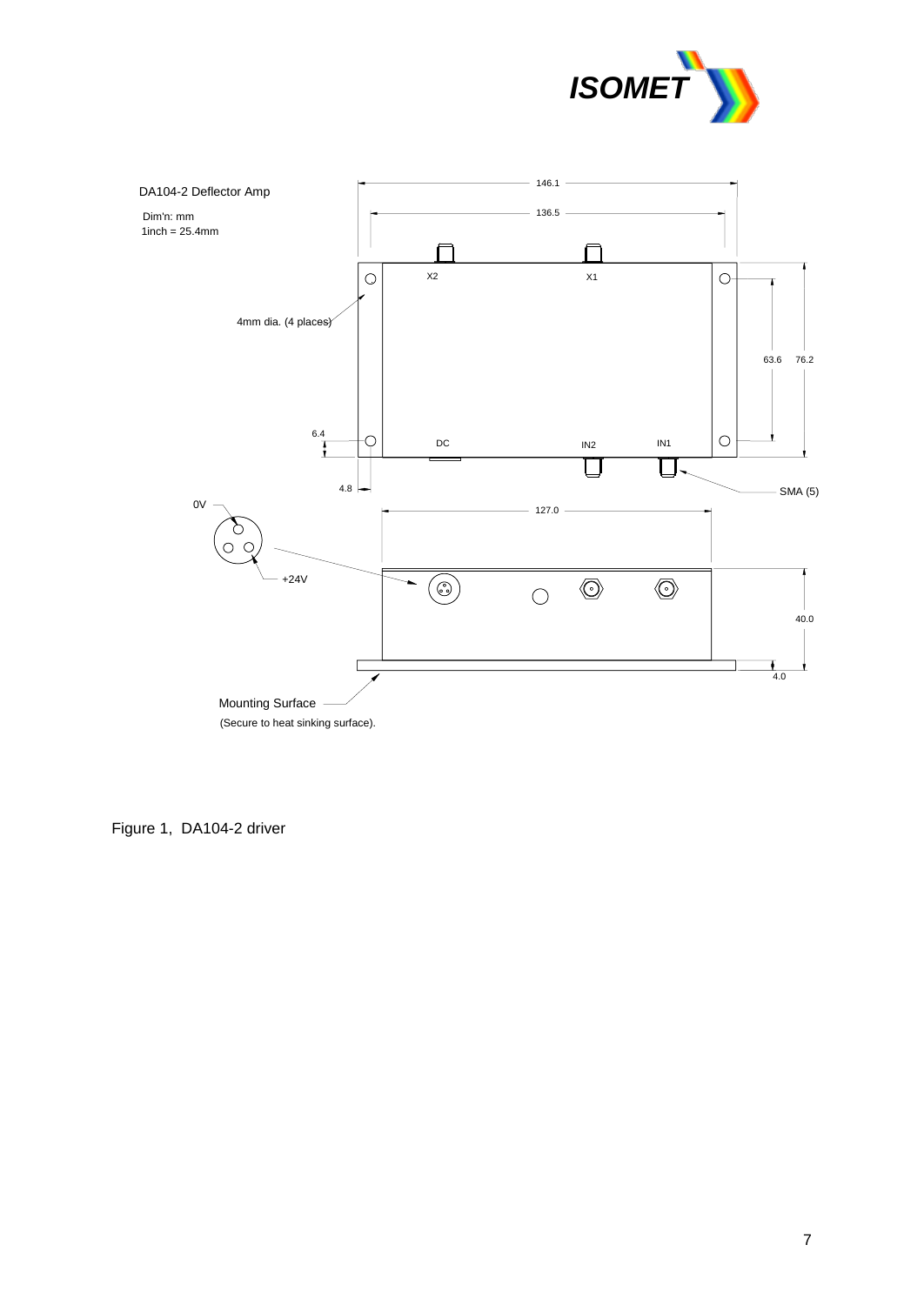



Figure 2, Driver Block Diagram for DA104-2 driver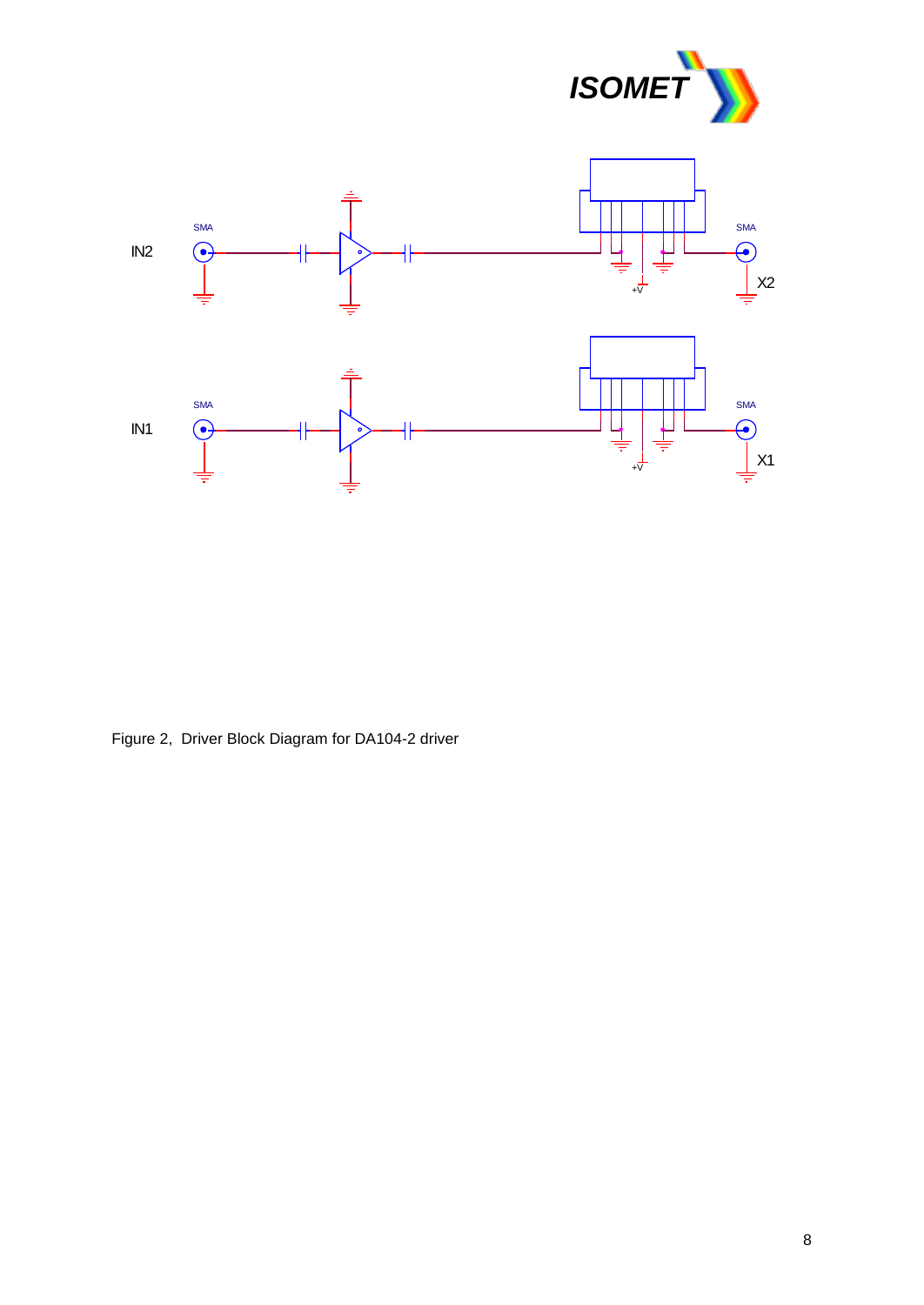



Figure 4, LS110 –XY AO deflector configuration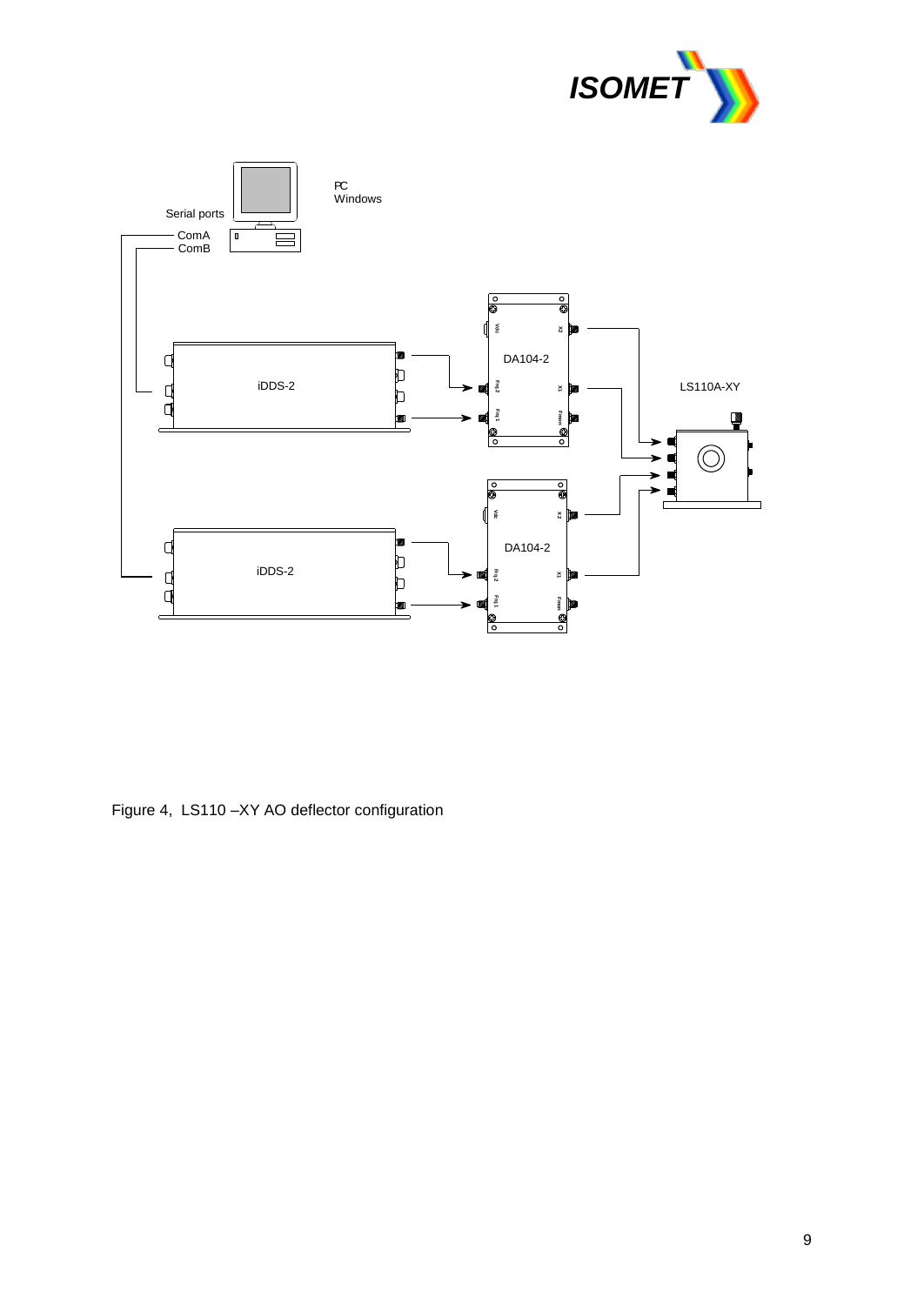

#### **Schematic of a single electrode acousto optic deflector and tunable driver**



The input bragg angle, relative to a normal to the optical surface and in the plane of deflection is given by:

$$
\theta_{\text{BRAGG}} = \frac{\lambda \text{ f c}}{2 \text{.v}}
$$

The separation angle between the zeroth order and mid scan point of the first order is given by:

$$
\theta_{\text{SEP}} = \frac{\lambda \cdot \text{fc}}{\text{v}}
$$

The first order scan angle is given by:

$$
\theta_{\text{SCAN}} = \frac{\lambda . \delta f}{v}
$$

The access time or time aperture is given by:

$$
T_{\rm acc} = d/v
$$

| where : $\lambda$ | $=$ | wavelength                                |
|-------------------|-----|-------------------------------------------|
| δf                |     | scan frequency bandwidth                  |
| fc.               |     | centre frequency                          |
| v                 |     | acoustic velocity of the crystal material |
|                   |     | beam diameter                             |
|                   |     |                                           |

Figure 5, Deflector Parameters